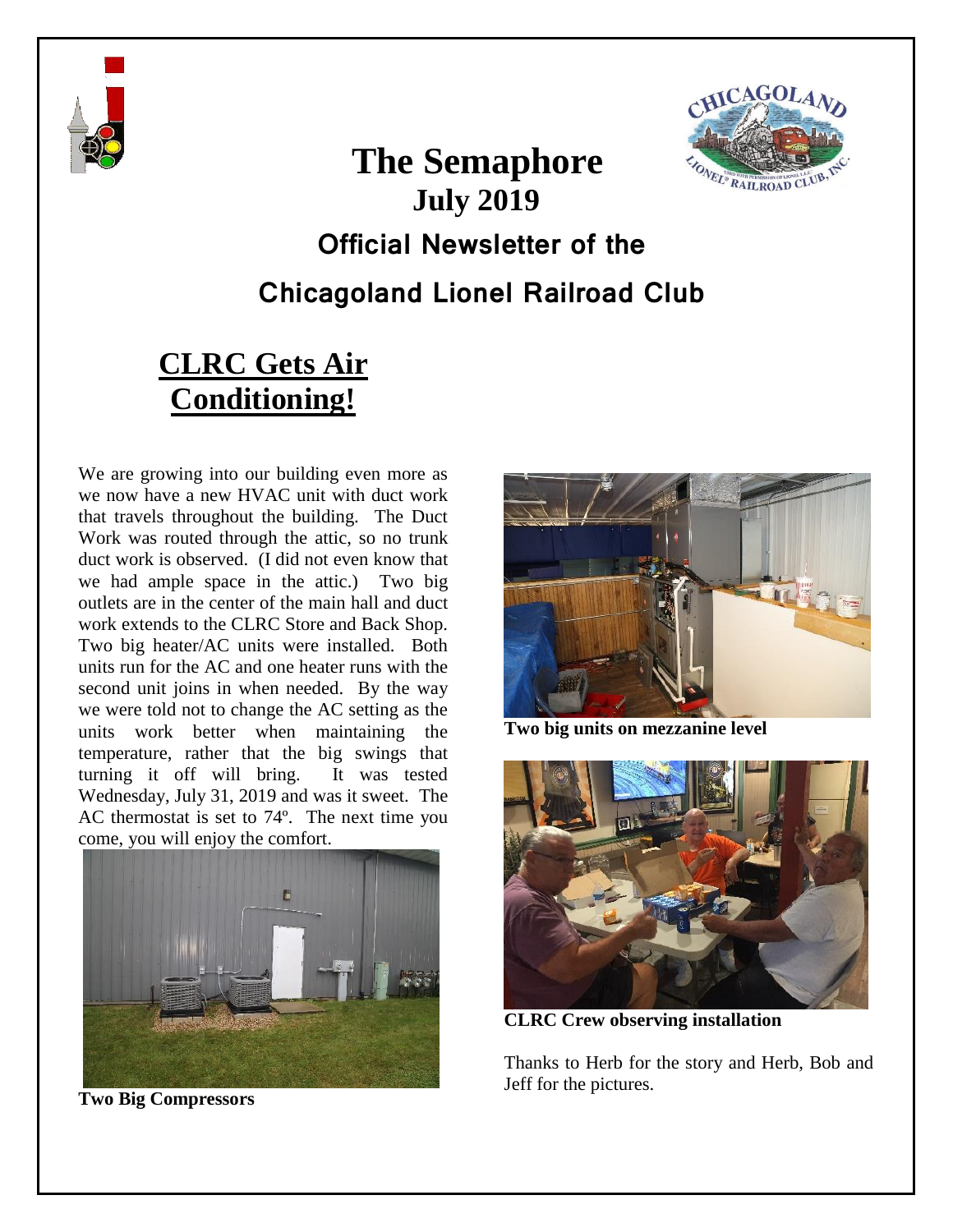#### **The Big Boy Comes to Town**

On July 27th, 28th and 29th, West Chicago, Illinois was the temporary home of the Union Pacific BIG BOY #4014. The engine, all 133 feet of it, was at the Frank Provo Training Center of the UP RR.

The engine, three tenders, the UP Experience Baggage car, an observation car, several passenger cars and a beautiful square ended Observation car were on display.

The 4014 is out on its Victory Lap around America celebrating the 150th Anniversary of the driving of the Golden Spike at Premonitory, Utah and commemorating the joining of the rails to complete the transcontinental railroad.







Thanks to Kevin B. for the story and the pictures

#### **FALLEN FLAGS**

**Richard P. "Dick" Kughn,** former owner of Lionel Trains Inc. passed away on June 8, 2019. He was credited by many as "The Man Who Saved Lionel". He truly loved the hobby and was responsible for many innovations and including bringing Neal Young into Lionel.

**Al Havlicek,** Director and former Secretary, long time member and Yardmaster for the CLRC. He influenced many of the projects that went into our current layout. Al was responsible for the acquisition of the Chicago Union Station at the east terminus of the Belt Line.

Smooth Track and High Signals.

Thank you to Kevin B. for the kind words.

#### **HVAC Gift Request**

An excerpt from a recent email from CLRC President Herb Koch:

As we continue to grow, we are taking on our next big improvement. HVAC, Heating, Ventilation, and Air Conditioning. YES, AIR CONDITIONING! The system we are having installed is a high efficient heating and cooling unit, with ventilation in the attic, for \$27,500. A big gift was given to get us started. We have received other gifts so now we ask if you can